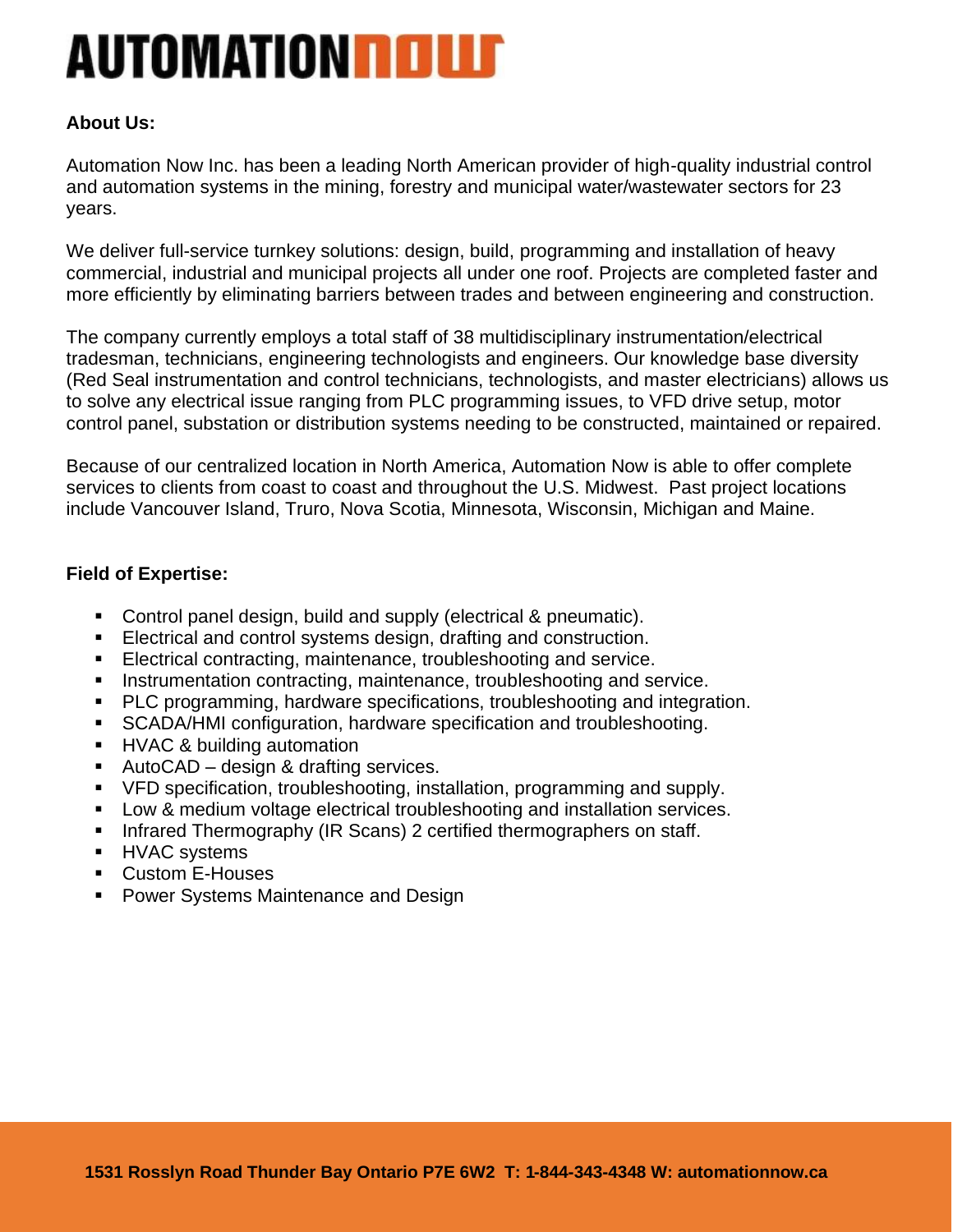# **AUTOMATION ROLLS**

### **Accreditations Include:**

- **Licensed Electrical Contractor** (Ontario) ECRA License #7000829
- **Red Seal Instrumentation Technicians on Staff**
- **Red Seal Electrical Technicians on Staff**
- **OPP and Ministry of Government** Services Security Clearances
- **OACETT** certified Electrical Engineering Technologists
- **OIT Certificates** on staff
- **CSA** Certified Panel Shop

#### **Industry Partners:**

**Allen-Bradley (Rockwell Automation)** - Recognized System Integrator **Inductive Automation** - Ignition Registered Integrator **Johnson Controls** - Authorized Building Control Specialists **Schneider** Electric / FPE - Certified SI Alliance Partner **Toshiba -** Local Authorized VFD Commissioning and Maintenance Representative **Licensed Electrical Contractor** in the Province of Ontario ECRA License #7000829 **Red Seal** Instrumentation Technicians on Staff **Red Seal** Electrical Technicians on Staff **Siemens RUGGEDCOM** Mobile - WiMAX trained personnel on staff **OPP and Ministry of Government** Services Security Clearances **OACETT** certified Electrical Engineering Technologists **OIT Certificates** on staff **Wonderware** - Only Certified Systems Integrator in North Western Ontario and a recommended global System Integrator (three certified System Integrators specializing in Historian Server, Historian Client, InTouch and InTouch for System Platform). Automation Now has produced award winning applications.

Automation Now also brings a strong Health & Safety Commitment to all projects with zero lost time since 1998, Automation Now takes safety seriously and ensures everyone goes home to their family at the end of the day. Our safety record reflects our commitment and compliance regarding all legal requirements and industry health and safety practices.

**Automation Now's success can be attributed to the knowledge, determination and commitment of its team to deliver Integration services that maximize uptime while minimizing costs.**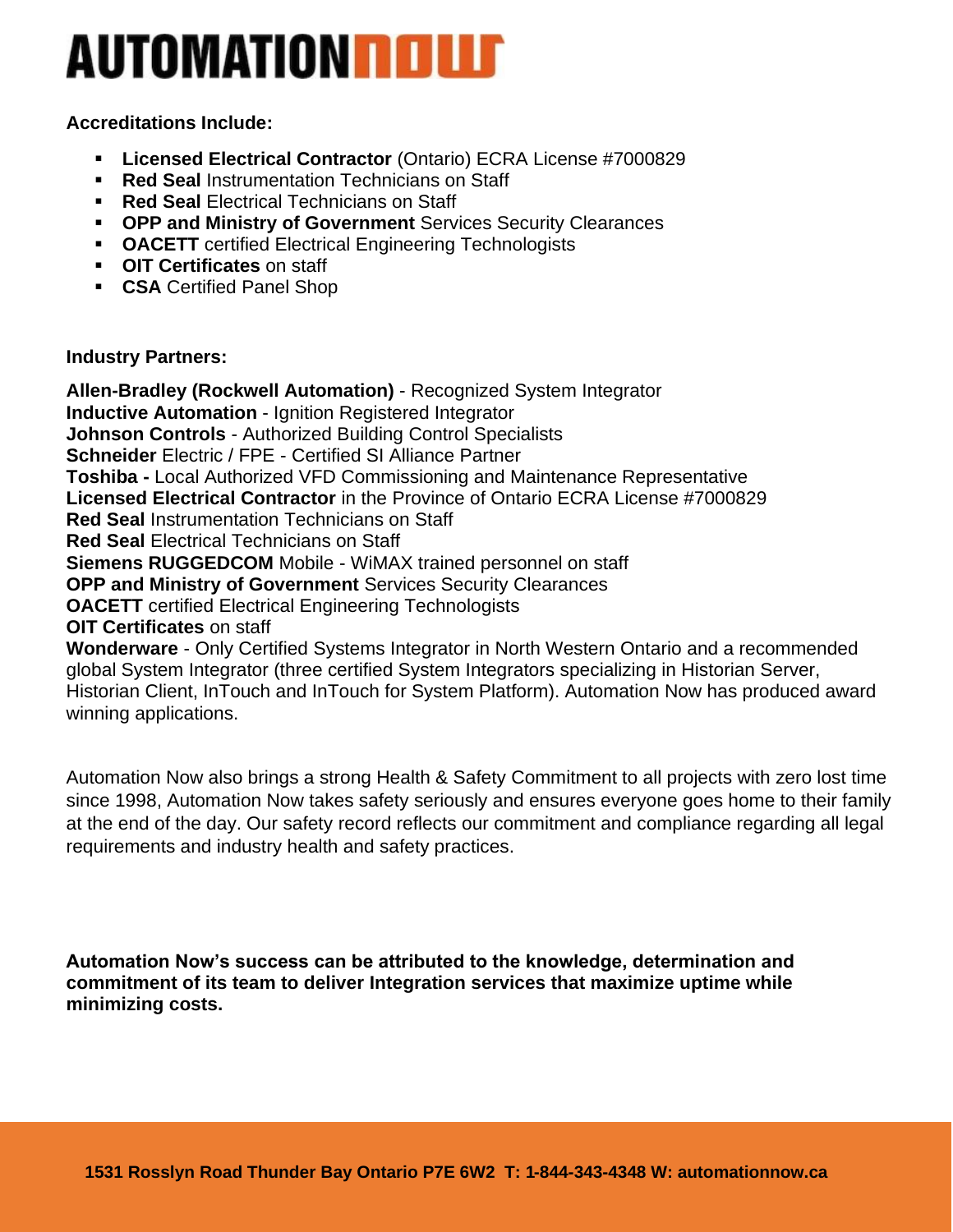# **AUTOMATION RELLE**

### **Past Waterworks Projects:**

## **City of Thunder Bay, Bare Point Water Treatment Plant**

City of Thunder Bay set a goal to implement a 'lake-to-lake' water management system, including construction of a new facility using ultra filtration systems. Automation Now was contracted to design, supply, program and commission a plant-wide Allen-Bradley ControlLogix PLC Platform, Device-Net equipped MCCs, Ethernet process network and Wonderware SCADA system. The system—which supplies the City's 120,000 residents with safe drinking water—needed to meet unique challenges (including integrating an existing pumping station with new plan equipment and planning for future expansions). Automation Now created a versatile and future-minded system that has the capacity for real-time monitoring and controlling along with data recording—and successfully delivered the project

Within the aggressive project timelines. The Bare Point Water Treatment Plant SCADA system created by Automation Now was awarded "BEST WORLWIDE SCADA SOLUTION 2006" by Wonderware Invensys. Upon completion of that project in 2008, Automation Now has been providing the City of Thunder Bay with ongoing services; since that time, and has been the sole service and support for all plant-wide electrical and SCADA services.

### **Venshore Mechanical, Atlantic Avenue WPCP – Plant Remediation Project**

On May 27 and 28, 2012, an unpredictable and unprecedented storm event occurred resulting in flood damage at the Atlantic Avenue Water Pollution Control Plant in Thunder Bay. Immediately following the May, 2012 flood event, the City sought the emergency assistance of consultant, AECOM (Winnipeg), Venshore Mechanical Limited, and Automation Now Inc. The prime focus of our early efforts had been to re-start plant processes after the below grade areas of the plant were dewatered. Most plant processes had been re-started by the first week of July, 2012, at least in a manual mode.

Automation Now Inc. was responsible for all electrical systems repair and replacement of instrumentation and process control systems during that emergency event. Automation Now Inc. worked on site for Venshore Mechanical (General Contractor) and were responsible for the removal and replacement of wiring, cables, cable trays and appurtenances; refurbishment, or, replacement of electrical equipment; rebuilding, or, replacement of mechanical equipment; and, removal and replacement of process control systems. Capital budget work includes the electrical installation of two influent pumps in the main pumping station with the installation of a 600 hp VFD, replacement of all motors, the rebuilding of the electrical systems in the primary treatment, replacement of the blowers in the secondary treatment plant, the ventilation system controls and electrical in the screen and grit building, and the controls and electrical for the screen and grit bypass systems.

Since then, Automation Now has been working with the City of Thunder Bay to support electrical, instrumentation, and control aspects at the site, including upgrade, repairs and regular maintenance.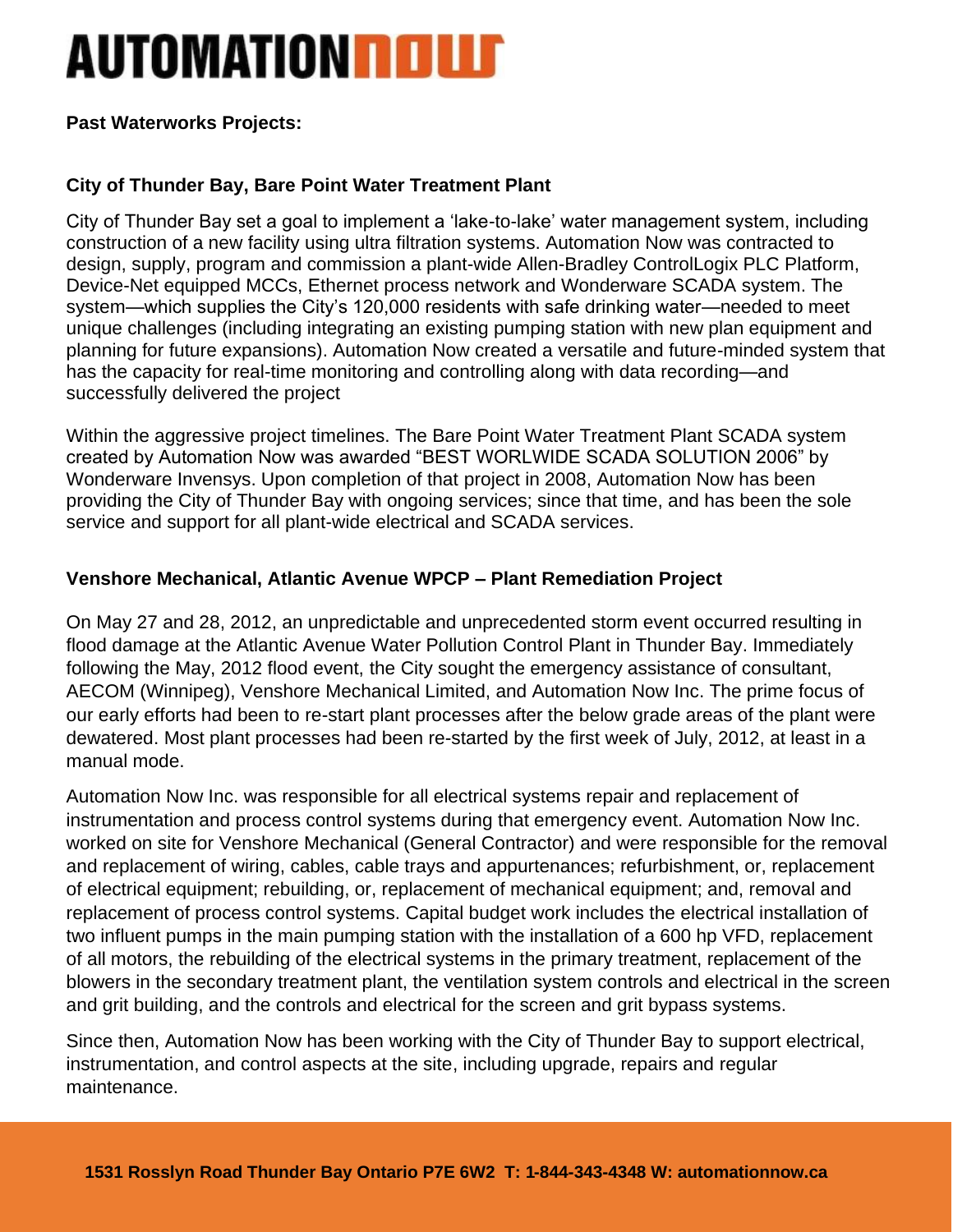## **AUTOMATION ROLLS**

## **Township of Atikokan Sewage Treatment Plant**:

In 2014, the Township of required upgrades to its sewage treatment plant, including a new SCADA system to allow for data logging, trending, operator interfacing to control set points and field devices, with these controls performed from two computer terminals in the main plant office. Electrical field wiring and instrumentation needed to be installed first, in order for the SCADA system upgrade to be completed. Automation Now specified the types of instrumentation, installation locations and procedures for all new analytical monitoring and the installation of metering pumps, plumbing, panels and heat tracing. To connect all of the newly installed instrumentation, electrical connections to the central PLC cabinet were installed. Automation Now created all interconnection drawings, cable schedules, burial routes and cable mounting plans. The electrical install was completed with all modifications to existing starters, MCC's and existing junction panels, installation of new marshaling cabinets and junction boxes. To verify all wiring and the calibration of each instrument, Automation Now Inc. completed all I/O commissioning and verifications with the PLC and SCADA computers.

The system provided the Township of Atikokan with a reliable solution that was suitable for a small municipality in a rural location—and took into consideration their future needs. Automation Now continues to support this facility through remote access and emergency on-site service when required.

The above situations are a sample of key projects that illustrate Automation Now's understanding of the complex issues facing the water and wastewater industry. In working with these clients, Automation Now has gained a solid understanding of a range of issues, including the capacity to understand the immediate and long-term needs of the clients, to customize unique solutions to meet those needs, and to deliver services within timelines and to respond to emergencies.

## **B.C. Hydro John Hart Generating Station Bypass System**

Installation of 6 new bypass system control valve control panels with motor starters for 3 new bypass valves (redundant panels). Project Schedule: PO received February 2016, shipped to site May 2017 (panels assembled in 12 weeks) The panels were based on relay logic, with the relay logic being duplicated & configured for mirrored redundancy between the two control panels required for each valve.

Each panel allowed for local or remote control of the isolation valve. The redundancy was accomplished using relays (28 control relays), mirroring the control, status & alarms between the 2 panels, with the system being able to run in lead/lag, parallel or fail over modes in both local & remote control. The hydraulic system connection was designed to be redundant, with system precharging & post cooling / filtration being accomplished using timers & relay logic. The panels were designed, configured & assembled with a seismic rating. Included in the scope was the full electrical & control system design for the panels, as well as the complete assembly of the control panels, field installation drawings & instruction, & field start-up, testing & commissioning.